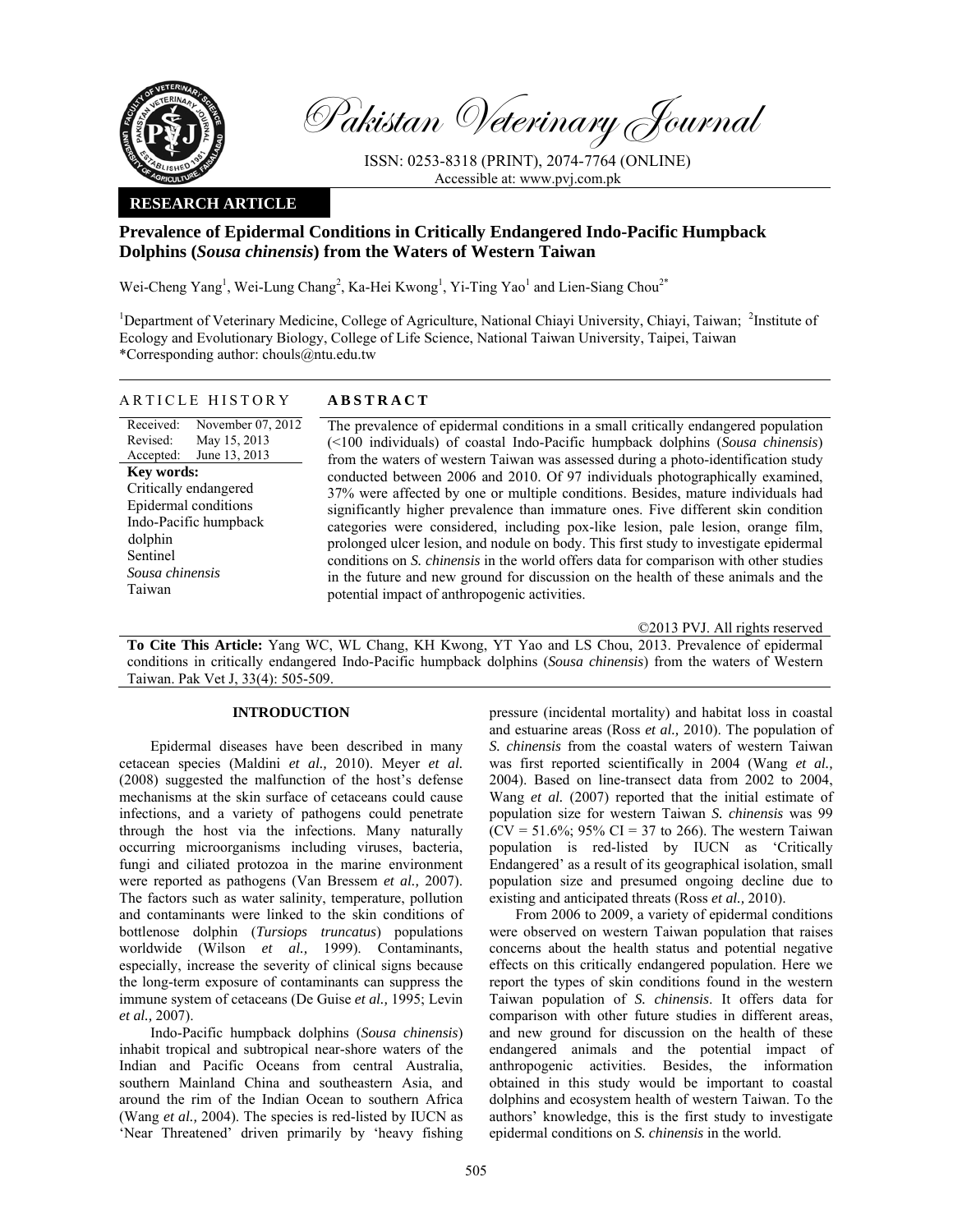### **MATERIALS AND METHODS**

**Data collection:** Study area includes the western Taiwan coastline between Miaoli to Chiayi (24˚44'N 120˚50'E to 23˚22'N 120˚00'E) (Fig. 1). The study area included coastal waters with depths  $\leq 15$  m, which is the limit of *S*. *chinensis* distribution along western Taiwan coasts. The study area is also of conservation interest, because it is subject to urban runoff and pollution from the adjacent cities of western Taiwan. Boat-based photo-identification survey was done at an average speed of 6-10 nm per hour. Surveys covered 200 km of coastline from Miaoli to Chiayi and were only conducted in ideal conditions (Beaufort  $\leq$  2). Data were collected during 370 coastal surveys in the study area between August 2006 and November 2010, mostly during summer months (18 in 2006, 20 in 2007, 114 in 2008, 154 in 2009 and 64 in 2010). Dolphins were vertically photographed using digital technology (Olympus, Canon, Pentax equipped with 70-300 mm zoom lens or 400 mm fixed lens). All images were compiled into a photo-identification catalog with individual dolphins identified from distinctive markings and scars. Images were cataloged using PhotoImpact<sup>©</sup> software and by using techniques modified from Mazzoil *et al.* (2004).



**Fig. 1:** Map of the study area that included coastal waters with depths ≤ 15 m, which is the limit of Indo-Pacific humpback dolphins (*Sousa chinensis*) distribution along western Taiwan coasts.

**Photo identification:** A total of 64,109 photos were collected. The dorsal fin and the body above the sea surface was cut by PhotoImpact<sup>®</sup>. Quality (Q) of dolphin images was scored on a range from Q1-100 (derived from Friday *et al.* (2000) and Karczmarski *et al.* (2005)), based on clarity of focus, color contrast, shot angle, and the coverage of full dorsal fin. Photographs with a Q score over Q80 were used for further identification analysis. Non-calf dolphins were identified individually according to distinctive characteristics, such as notches on the dorsal fin or spots on the body. It was difficult to apply the same criteria to the identification of calves because they seldom carried enough identifiable physical characteristics (*i.e.*, scars or spots). The tight maternal connection and fast somatic growth during the lactation period of a mammalian life history, however, could provide an alternative method to identify individual calve indirectly. For each photograph, the types and locations of condition were recorded. Body scars that clearly suggested injury or trauma such as rake-marks and bleeding wounds were excluded from the study. To ensure consistency, two independent observers evaluated each photo.

**Coloration-stage determination:** Dolphins were then identified and divided by coloration pattern derived from Jefferson (2000): the unspotted dark grey or grey individuals were classified into calves and young juveniles; spotted juvenile and spotted sub-adult phase were classified into groups called mottled and speckled, respectively; less spotted individuals were included into group called spotted, and the unspotted pink or white individuals were considered as unspotted age group.

Skin condition classification: Skin conditions were assigned into 5 categories (Fig. 2). Four categories have been described by Wilson *et al.* (1997), Bearzi *et al.* (2009), Van Bressem *et al.* (2009a) and Maldini *et al.* (2010): i) pale lesion, ii) orange film, iii) pox-like lesion, iv) nodule. The fifth category is prolonged ulcer, which is new to the literature. Prolonged ulcer lesions only included long-term (>2 mo) wound with pinkish or reddish color. They were present along the edges of dorsal fin, flanks and flakes. Prevalence of each condition was expressed as a proportion. Skin conditions were classified into three coverage levels: low, medium and high (Bearzi *et al.,* 2009). Low was defined as the coverage smaller or equal to 20% of visible epidermis, medium was defined as coverage was between 21% and 50% of visible epidermis and high was defined as coverage was larger than 50% of visible epidermis. Statistical analysis was done by applying the independent *t* test using Microsoft Excel 2008 software. Statistical significance was declared if P<0.05.

# **RESULTS**

The effort of analyzing  $~60,000$  photos resulted in the photo-identification of 97 *S. chinensis* including 26 calves, 25 in mottled stage, 29 in speckled stage, 13 in spotted stage and 4 in unspotted stage. The 5 types of skin conditions in the population were in the following overall proportions, listed by prevalence: nodule (15.5%), orange film (11.3%), pale lesion (10.3%), pox-like lesion (3.1%), and prolonged ulcer (3.1%) (Table 1). Thirty-six individuals (37.1%) were affected by one (29.9%) or two (7.2%) skin conditions. Six of the 7 individuals with two conditions were mature (spotted/unspotted), while the other one was a calf. Most of the conditions (78.6%) were belonged to low-level coverage. High prevalence was found in mature individuals (spotted: 92.3%; unspotted: 75%), while moderate to low prevalence was found in young animals (32% and 37.9%) and calves (7.7%). The differences in prevalence of animals affected overall between calves and the other coloration stages were significant (P=0.029~<0.001). The differences between mottled or speckled to spotted were also significant (P<0.001). The difference between immature (pooled calves/mottled/speckled) and mature (pooled spotted/ unspotted) animals was significant  $(P< 0.001)$ . Among the skin conditions, the only one with high-level coverage was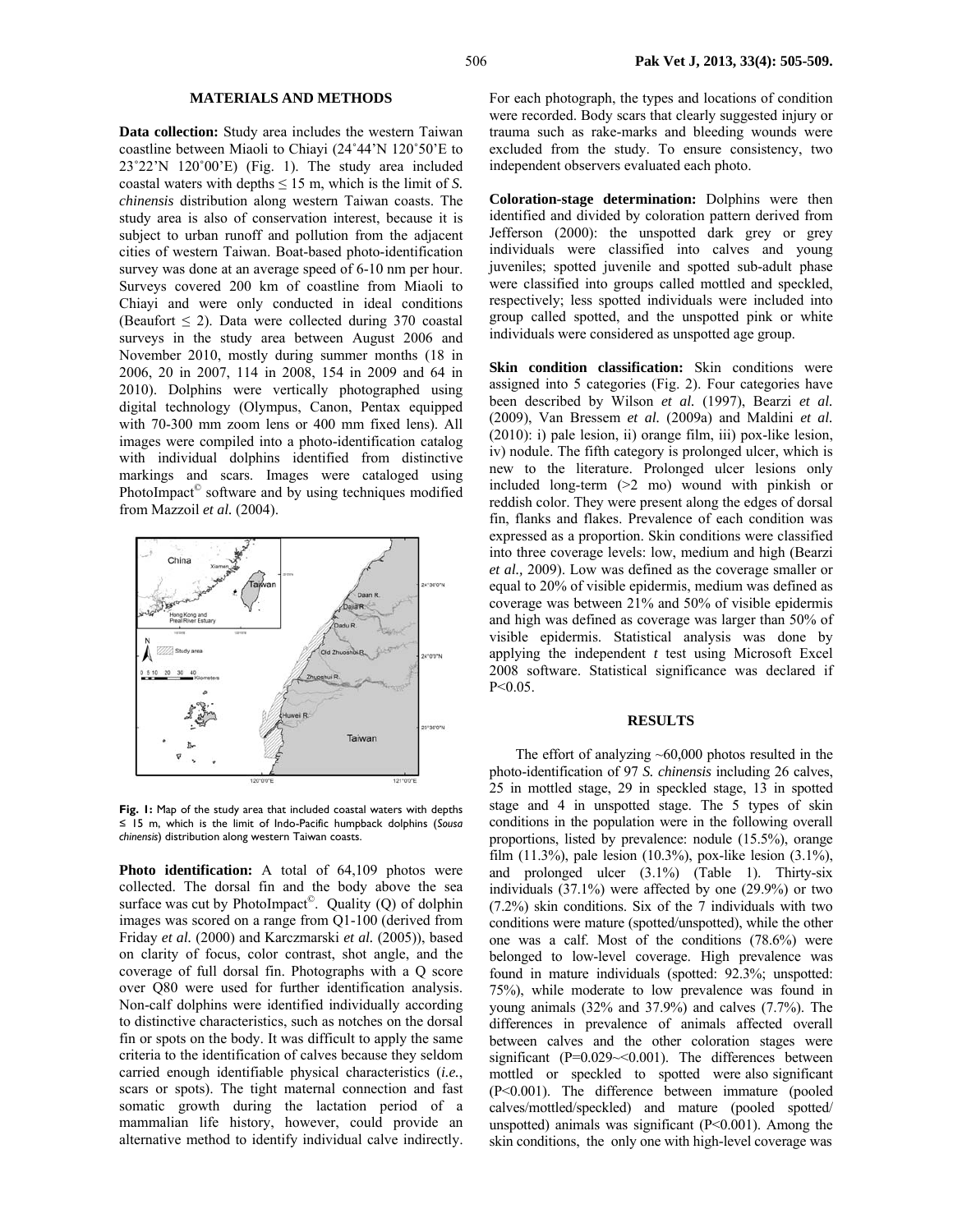

**Fig. 2:** Examples of skin condition categories found in the Indo-Pacific humpback dolphins (*Sousa chinensis*) from the waters of western Taiwan: A) Nodule; B) Orange film; C) Pale lesion; D) Pox-like lesion and E) Prolonged ulcer.

| Table I: Number of affected individuals and extent of skin conditions   |  |  |  |  |  |  |  |  |
|-------------------------------------------------------------------------|--|--|--|--|--|--|--|--|
| in different coloration stages. L, M, H: the number of individuals with |  |  |  |  |  |  |  |  |
| low/medium/high extent of coverage                                      |  |  |  |  |  |  |  |  |

|            | Affected individuals (L,M,H) |            |            |          |           |       |  |
|------------|------------------------------|------------|------------|----------|-----------|-------|--|
| Coloration | Nodule                       | Orange     | Pale       | Pox      | Prolonged | Total |  |
| stage      |                              | film       |            | like     | ulcer     |       |  |
| Calves     | 0(0,0,0)                     | 0(0,0,0)   | 1(1,0,0)   | 2(2,0,0) | 0(0.0.0)  | 2     |  |
| Mottled    | 0(0,0,0)                     | 1(0, 1, 0) | 6(5, 1, 0) | 1(1,0,0) | 0(0,0,0)  | 8     |  |
| Speckled   | 2(2,0,0)                     | 3(3,0,0)   | 3(2,1,0)   | 0(0,0,0) | 3(3,0,0)  | п     |  |
| Spotted    | 10(6,2,2)                    | 6(6,0,0)   | 0(0,0,0)   | 0(0,0,0) | 0(0,0,0)  | 12    |  |
| Unspotted  | 3(1,2,0)                     | 1(1,0,0)   | 0(0,0,0)   | 0(0,0,0) | 0(0,0,0)  | 3     |  |
| Total      | 15                           |            | 10         |          |           | 36    |  |
|            |                              |            |            |          |           |       |  |

nodule, and it was more prevalent in mature animals. Only speckled individuals were found with long lasting ulcer and only calves and mottled individuals had pox-like lesions.

### **DISCUSSION**

Harzen and Brunnick (1997) reported that 85% of the resident bottlenose dolphins inhabiting the estuary showed signs of skin disorders and they suggested that habitat degradation may play an important role causing immune system disorder and subsequent skin conditions. Ninety-five percent of the bottlenose dolphins in the Moray Firth, Scotland, showed one or more types of skin lesion on the back or dorsal fin, and a wide variety of factors was supposed to cause high prevalence of skin lesions (Wilson *et al.,* 1997). In a comparative investigation of 10 geographically separated bottlenose dolphin populations, the prevalence ranged between 67% in Florida and 100% in England (Wilson *et al.,* 1999). In California, 73.4% (Santa Monica Bay, Bearzi *et al.,* 2009) and 81% (Monterey Bay, Maldini *et al.,* 2010) of the coastal bottlenose dolphins exhibited at least one type of skin condition and pollution from many sources may explain the high prevalence. The prevalence among dolphins from three sites along the southeast United States coast ranged from 38 to 59%, and this observed geographic difference may be due to seasonal or environmental fluctuations, exposure to anthropogenic influences, or differences in population demographics (Hart *et al.,* 2012). Compared with the prevalence of skin conditions in these coastal cetacean populations across the globe mentioned above, which ranged between 38 and 100%, the prevalence in *S. chinensis* from the waters of western Taiwan was low (37.1%). However, it is needed to assess that certain skin condition is indicative of a specific etiology that may be important to population health. Besides, local environmental factors such as water temperature, salinity and water contamination may lead to the variability in prevalence of skin conditions (Wilson *et al.,* 1999), and different susceptibility to anthropogenic impacts and environmental factors between *S. chinensis* and other species.

Nodule was the most prevalent condition (15.5%) in this study, which is characterized by circumscribed and raised skin lump. The color of the nodules found in this study was nearly identical to the adjacent skin. This type of skin lesion is similar to the early stage of nodular skin disease (NSD) in Guiana dolphins (*Sotalia guianensis*) (Van Bressem *et al.,* 2009a). NSD is suggested to be an early form of lobomycosis-like disease (LLD), which grossly resembles lacaziosis (lobomycosis, LD) caused by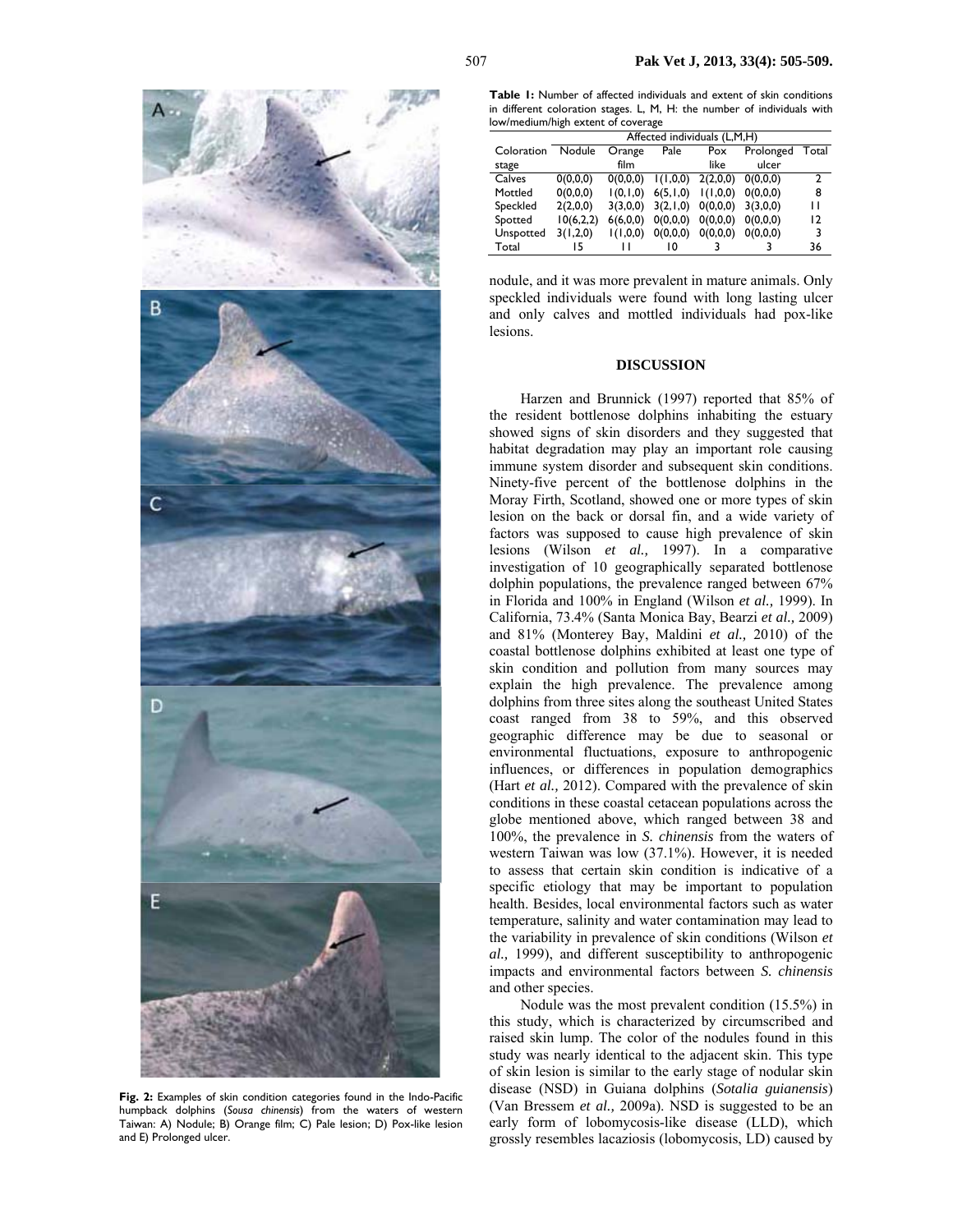the fungus *Lacazia loboi* (Van Bressem *et al.,* 2009a). LD and LLD have been reported in dolphins from waters surrounding South America, Madagascar, France, and along the Gulf of Mexico coast and Atlantic coast of the USA (Hart *et al.,* 2011). Bottlenose dolphins affected by LD from the Indian River Lagoon, Florida, were found to have significant impairment in adaptative immunity possibly related to chronic exposure to environmental stressors, while variation in salinity and water temperature may also play a role in the infection (Reif *et al.,* 2009). In addition, at least four other pathogens are known to cause skin nodules in small cetaceans: *Streptococcus iniae*, papilloma virus, *Fusarium* spp. and *Trichophyton* spp. (reviewed in Van Bressem *et al.,* 2009a), although the aspects of lesions caused by them do not highly resemble the nodules found in our study. The role of these pathogens in the etiology of the skin nodule in *S. chinensis* should be further investigated.

Orange film was the second most prevalent condition  $(11.3\%)$ . The most likely cause of this coloration pattern is diatom infestation, which has been documented in other cetacean species (Maldini *et al.,* 2010). Although diatom attachment was not suggested to be a skin lesion type that has an infectious disease etiology (Hart *et al.,* 2012), the accumulation of diatoms indicates slower skin regeneration or swimming speed that may reflect compromised physical condition of the affected dolphins.

Pale lesion was the third most prevalent skin condition (10.3%), which is either circular or amorphous with rounded edge and white to matte appearance, and it was limited to immature individuals. The prevalence of pale lesion may be underestimated because it could be difficult to observe the lesion when the dolphin is mature (spotted and unspotted stages). Hart *et al.* (2012) reported that the histological findings of pale lesion revealed indications of traumatic scarring, ectoparasite attachment, prior viral infection and inflammation, and several lesion samples were positive for herspesvirus by PCR. Since herpesviruses cause persistent infections in their hosts, latent virus can be reactivated and the recrudescence is likely associated with stress and immunosuppression (Soto *et al.,* 2012). Last, only 3 immature individuals were found with prolonged ulcer and pox-like lesion, respectively. The cause of prolonged ulcer is supposed to be microorganism infection. The pox-like lesion was not implied a known etiology but simply revealed the similarity in appearance to lesions described in previous studies (Van Bressem *et al.,* 1999, 2009b). Whether prolonged ulcer and pox-like lesion are significant to the population health of *S. chinensis* cannot be assessed currently. For elucidating if the 5 different skin conditions observed in *S. chinensis* from the waters of western Taiwan are stages of certain diseases or are indicative of many different disorders, it is needed to use tissue samples from live or freshly stranded animals to determine the causative agents by histological examination and molecular diagnostics.

Age data was not consistently available for dolphins examined in the previous studies on skin conditions, and age-class identification from photo-ID data was often limited to adult or calf distinctions that may not provide useful information for diseases that commonly occur among sub-adults (Hart *et al.*, 2012). *S. chinensis* is uniformly black at birth, and mottled and speckled animals with heavy to moderate spotting are presumably juveniles and sub-adults, while spotted and unspotted animals with pinkish white body color are presumably adults (Jefferson, 2000). Compared with most species of dolphins in which body coloration does not change dramatically with age, the age-class information in *S. chinensis* provides a unique opportunity to shed light on epidemiological factors influencing the prevalence of skin conditions and different condition types in coastal dolphins. The intriguing finding in this study is that high prevalence was found in mature individuals, while moderate to low prevalence was found in immature animals. *S. chinensis*, like other coastal cetacean species, is the apex predator and vulnerable to indirect threats, such as fisheries bycatch, habitat destruction (land reclamation), pollution, water diversions (reduced flow into estuaries), underwater noise and disturbance (Ross *et al.*, 2010). Any of the above-mentioned factors may be responsible for the prevalence and extent of skin conditions on *S. chinensis*. The hypothesis that the variations in salinity and water temperature are factors in the skin conditions in *S. chinensis* does not explain the disparity in prevalence among the ages. Similar conditions in other dolphin populations have been linked to harmfully high-level accumulations of contaminants in fatty tissues (Reif *et al.,* 2009). Hung *et al.* (2004) reported alarmingly high concentration of methylated mercury in *S. chinensis* in Hong Kong. The concentrations of PCBs and DDT in *S. chinensis* in Hong Kong were higher than established thresholds showed in marine mammals (Parsons, 2004; Jefferson *et al.,* 2006). Mercury (Chen *et al.,* 2002) and residues of PCBs (Chou *et al.,* 2004) have been investigated in cetaceans from Taiwan waters, although only a single *S. chinensis* has been examined for PCBs, suggesting that setting up programs to monitor pollutant concentrations in *S. chinensis* and its habitats would be essential to protect the species and coastal ecosystem. Since the total population was estimated at about only 100 individuals, the conservation measures reducing the environmental stressors are considered imperative.

We used photo-ID data to obtain minimum skin condition prevalence estimates, as the detection of conditions was restricted to body parts that are routinely photographed. Although restrained for establishing the etiology of skin diseases, photo-ID data can be regarded as a random sample of the population and can yield longitudinal data allowing for assessing the development, remission and relapse of skin conditions. Furthermore, because capture-release projects may not be feasible for health monitoring of this small critically endangered *S. chinensis* population, the data obtained from photo-ID studies provide a relatively inexpensive and non-invasive tool to assess the health of free-ranging populations. This investigation could be extended to a larger scale to include comparisons of the prevalence of skin conditions in other populations of *S. chinensis* such as Mainland China and southeastern Asia. This would allow assessing changes in skin lesion presence and extent over time at both the population and individual levels, and identifying natural and anthropogenic factors that correlate with skin